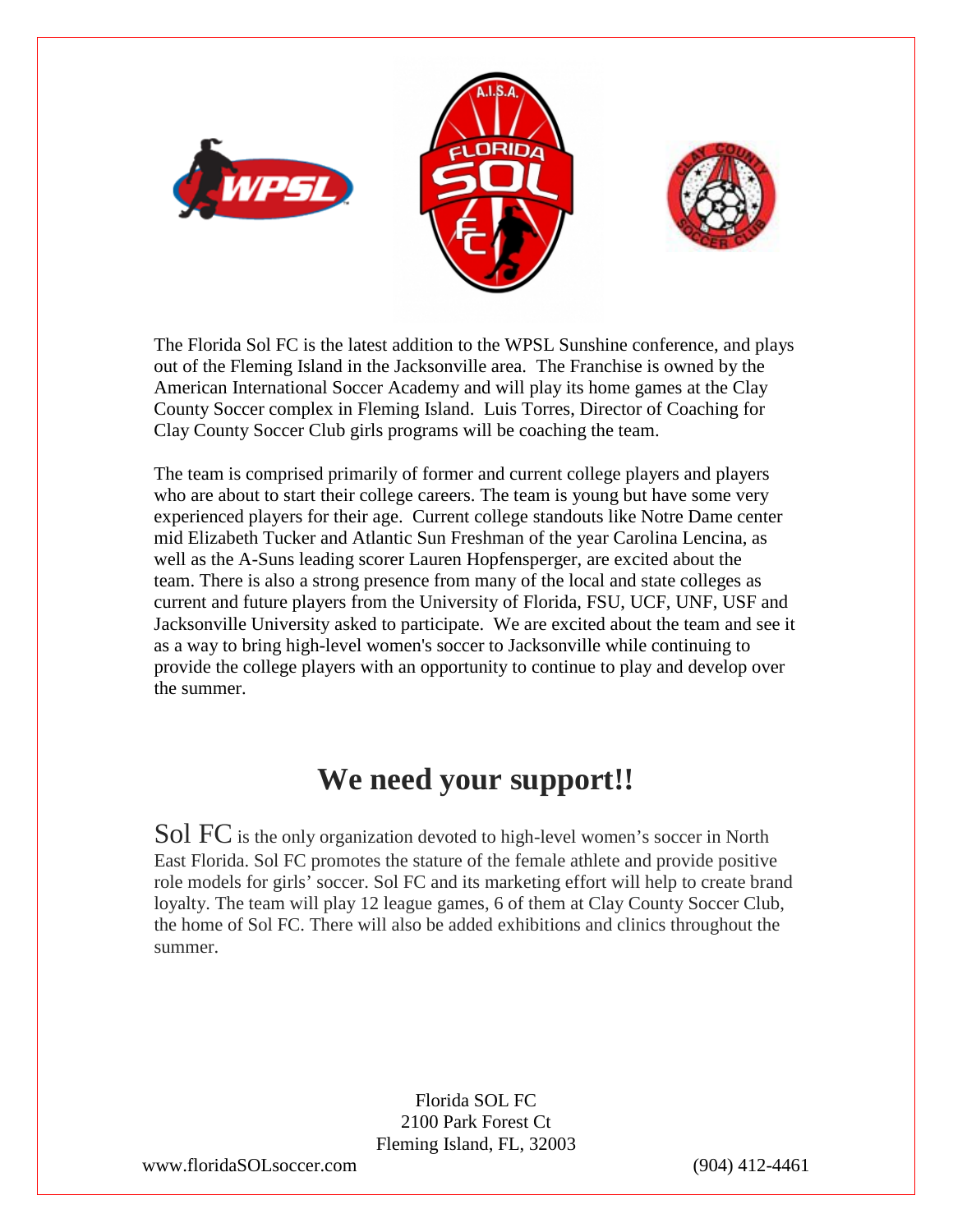

Our league WPSL (Women's Premier Soccer League) was established in 1998, it is the largest women soccer league in the United States, with over 50 teams throughout the country, and some of the top female players in the nation. WPSL is sanctioned by the United

States Adult Soccer Association (USASA) as an affiliate of the United States Soccer Federation (USSF), the ruling body of soccer in the United States and FIFA the world's ruling body for soccer. U.S. National team standouts such as Brandi Chastain, Shannon Boxx, Julie Foudy, and current national players like Abby Wambach, Leslie Osborne and Nicole Barnhart, have played in the WPSL. With the start of WPS (Woman Professional Soccer) in 2009, the WPSL's has helped to give players the opportunity to develop and elevate their game.



# The Players- Sol FC

assists female soccer players to accomplish their highest level in the game. Whether that goal is at the collegiate, national team or professional level, our club will develop and showcase their abilities. In the left picture, Morgan Brian current player for the USA U-20 national team, will defend the Florida SOL FC colors this upcoming season.

The Fans receive the best in soccer entertainment. Every game Sol FC creates a sense of excitement and lasting memories for fans. We build fan loyalty by providing a team with successful local players and a fan family oriented atmosphere at the games. On the right are fans at a WPSL game.



Our Community- Sol FC serves as trust-worthy and responsible representatives of our community. Our organization has a positive role model dedicated to displaying teamwork, healthy lifestyle, and family values; we strive to be the model for the youth in our community.

The Media- a key of our success will be the coverage the team will receive from newspapers, TV news, and other print media.

> Florida SOL FC 2100 Park Forest Ct Fleming Island, FL, 32003

www.floridaSOLsoccer.com (904) 412-4461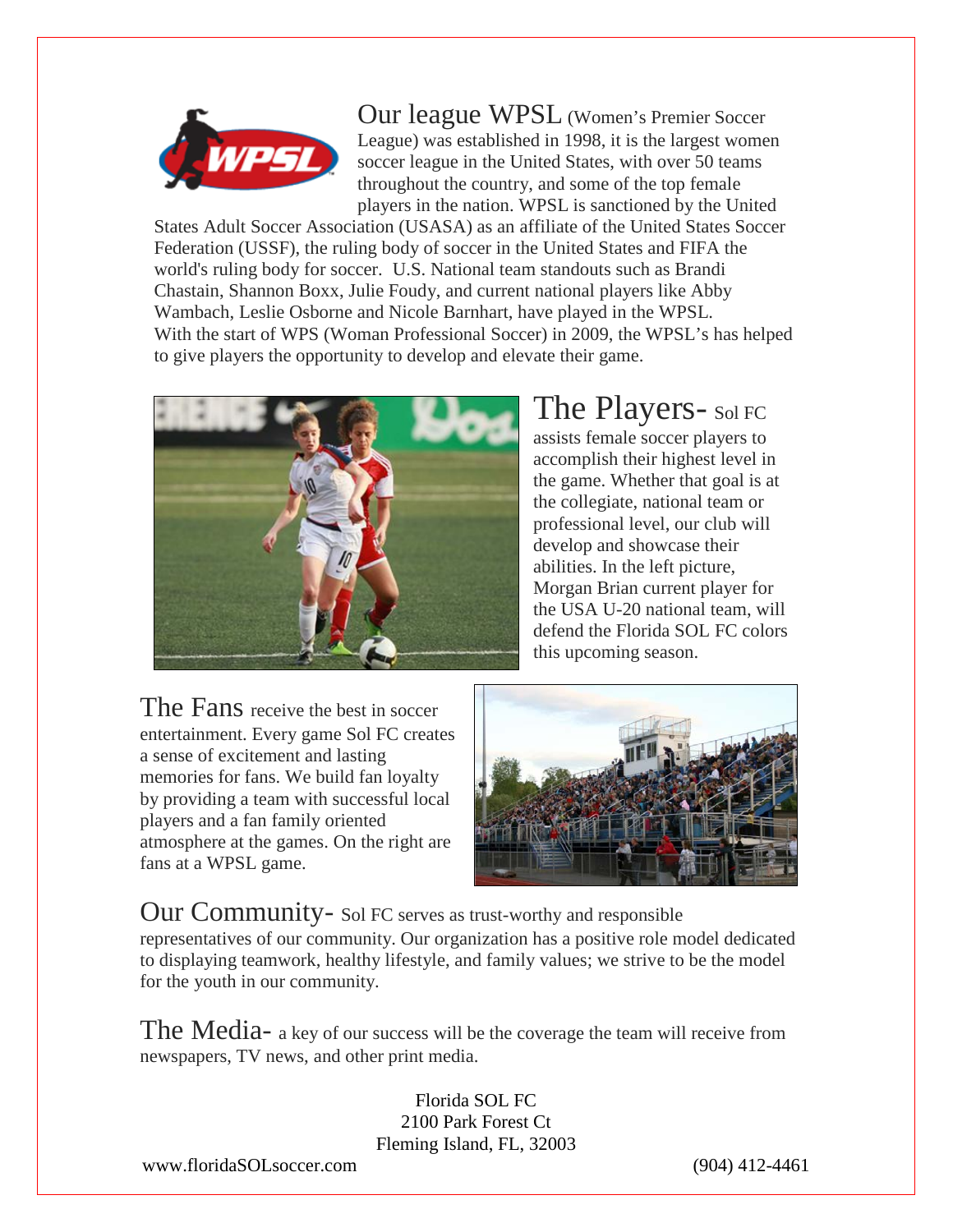

## **Marketing Packages**

### **World Champion Package \$2000**

*Our World Champion Package is the top home game sponsorship of SOL FC!!*

World Champion Package includes the following:

- Banner Space on the field at all home games- Premium placement
- 10 regular season tickets for the company for every game
- Announcements during every home game
- Your company logo included in all SOL FC promotional material
- Company logo on SOL FC website with a link to your company site on our home page
- A company night, where you can promote your products or services before, during and after the game
- A "pop-up" ad on SOL FC website home page for "Company Night" with announcement one week prior to the schedule event
- Corporate table available for every home game

### **Olympic Gold Package \$1500**

The Olympic Gold Package includes the following:

- Banner space on the field at all home games
- Announcements during every home game
- 8 regular season tickets for every game
- 60 tickets to one game for a "Company Night"
- Your company logo included in all SOL FC promotional material
- Corporate table available for every game
- Company logo on SOL FC website with a link to your company site on our home page

Florida SOL FC 2100 Park Forest Ct Fleming Island, FL, 32003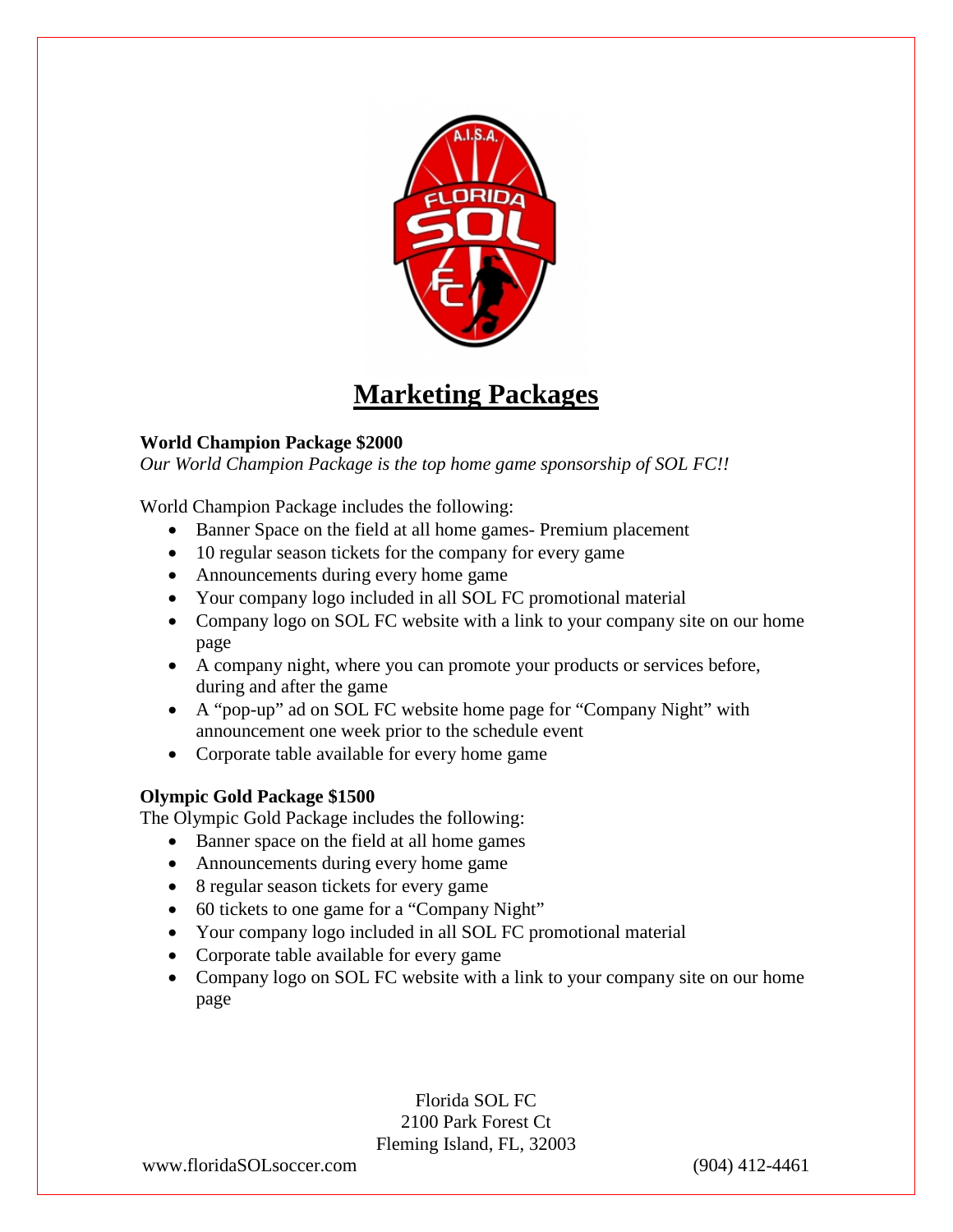#### **National Champions Package \$1000**

The Champion Package includes the following:

- Banner space on the field at all home games
- Announcements during every home game
- 6 regular season tickets for every game
- 30 tickets to one home game
- Company logo on SOL FC website with a link to your company site on our home page

#### **Corporate Partner Marketing Opportunities**

#### **Game Uniform \$7000**

Be our official uniform's sponsor. Your company logo will receive premium exposure to all spectators, home and away, as well as weekly coverage in newspaper photos, television broadcast and highlights, and web casts. Place your logo on our official game SOL FC jersey, practice jersey, and/or shorts.

Official Sponsor also includes the following:

- Banner Space on the field at all home games- Premium placement
- 10 regular season tickets for the company for every game
- Announcements during every home game
- Your company logo included in all SOL FC promotional material
- Company logo on SOL FC website with a link to your company site on our home page
- Company nights, where you can promote your products or services before, during and after our home games
- A "pop-up" ad on SOL FC website home page of your logo or promotions

#### **Stadium field banner \$850**

Give your company exposure throughout every minute of the season. Your banner will be displayed facing the main grandstand at the stadium.

#### **Sol Ticket Sponsor \$750**

Place your logo on all game tickets of SOL FC. You can customize your message or create coupon on SOL FC tickets.

#### **Sol Sister Sponsor \$550**

Our Sol Sister program brings together the young aspiring female athlete and our "Sol FC" Players in a very special mentoring program which helps to inspire these young women in their pursuit of their own personal, athletic and academic goals. Your company logo will be screened in the back of all "Sol Sisters" T-Shirts during the season and will help pay for the clinics and mentoring sessions throughout the year.

> Florida SOL FC 2100 Park Forest Ct Fleming Island, FL, 32003